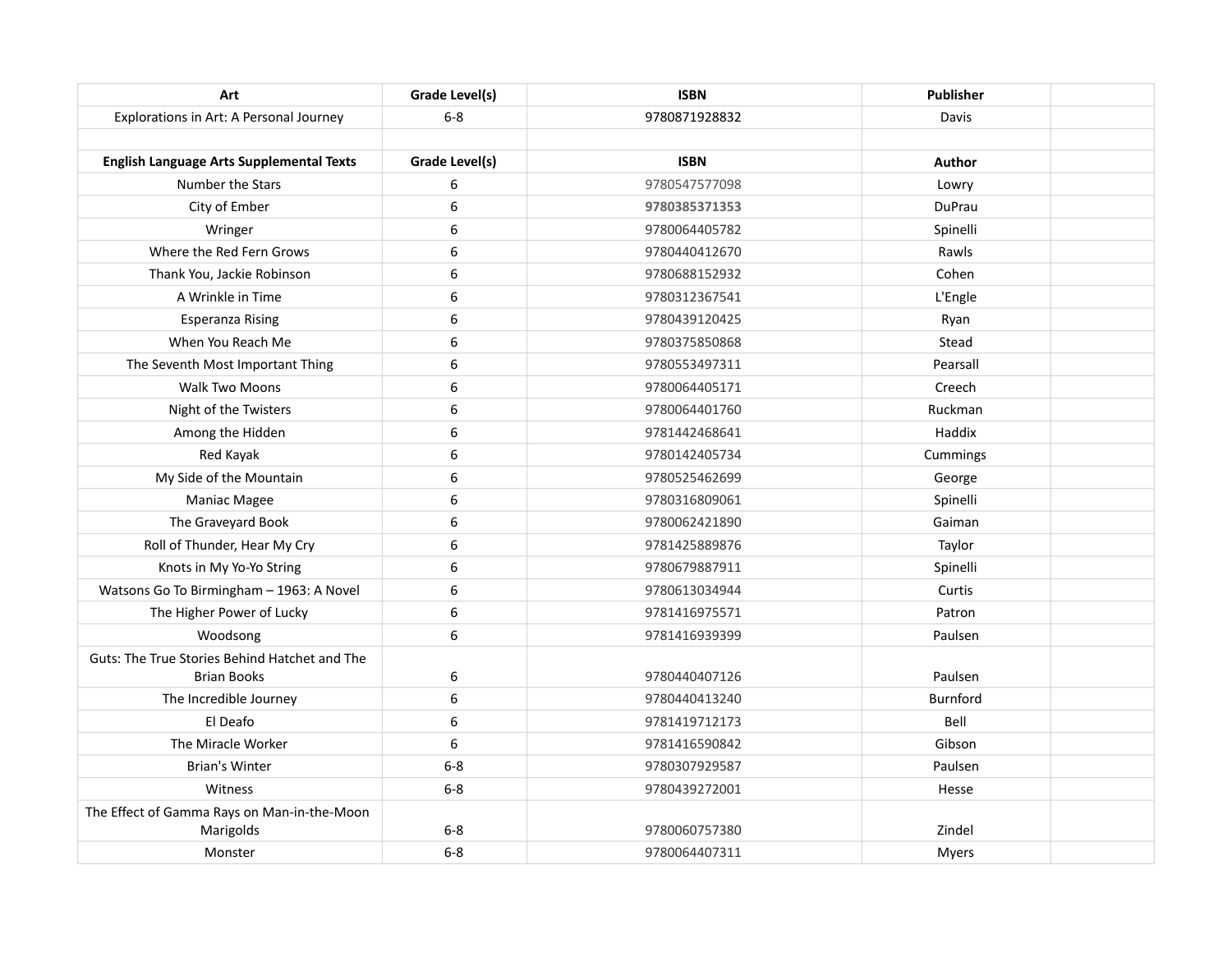| Running Out of Time                               | $6 - 8$                 | 9780689812361 | Haddix          |  |
|---------------------------------------------------|-------------------------|---------------|-----------------|--|
| The Witch of Blackbird Pond                       | $6 - 8$                 | 9780547550299 | Speare          |  |
| The Cay                                           | $6 - 8$                 | 9780141354941 | Taylor          |  |
| Chu Ju's House                                    | $6 - 8$                 | 9780060507268 | Whelan          |  |
| Miss Peregrine's Home for Peculiar Children       | $6 - 8$                 | 9781594746031 | Riggs           |  |
| Dr. Jekyll and Mr. Hyde                           | $6 - 8$                 | 9781954839120 | Stevensen       |  |
| Soldier's Heart                                   | $6 - 8$                 | 9780440228387 | Paulsen         |  |
| The Hobbit                                        | $6 - 8$                 | 9780547928227 | Tolkein         |  |
| Elijah of Buxton                                  | $6 - 8$                 | 9780439023450 | Curtis          |  |
| I Have Lived a Thousand Years                     | $6 - 8$                 | 9780689823954 | Jackson         |  |
| The Endless Steppe                                | $6 - 8$                 | 9780064405775 | Hautzig         |  |
| Within Reach: My Everest Story                    | $6 - 8$                 | 9780141304977 | Pfetzer         |  |
| Warrior's Don't Cry: Searing Memoir of the Battle |                         |               |                 |  |
| to Integrate Little Rock                          | $6 - 8$                 | 9780671866396 | <b>Beals</b>    |  |
| Breakfast on Mars and 37 Other Delectable         |                         |               |                 |  |
| Essays                                            | $6-8$                   | 9781250044464 | Stern and Wolfe |  |
| Four Perfect Pebbles                              | $6 - 8$                 | 9780062489968 | Perl and Lazan  |  |
| Going Solo                                        | $6 - 8$                 | 9780142413838 | Dahl            |  |
| A Whole New Ballgame                              | $6 - 8$                 | 9781627790604 | Macy            |  |
| Revenge of the Whale                              | $6 - 8$                 | 9780142400685 | Filbrick        |  |
| Carver, A Life in Poems                           | $6 - 8$                 | 9781886910539 | Nelson          |  |
| Out of the Dust                                   | $6 - 8$                 | 9780590371254 | Hesse           |  |
| The Journey Back                                  | $\overline{7}$          | 9780142422908 | Cummings        |  |
| The Skin I'm In                                   | $\overline{7}$          | 9781368019439 | Flake           |  |
| <b>Touching Spirit Bear</b>                       | $\overline{7}$          | 9780380805600 | Mikaelsen       |  |
| All the Broken Pieces                             | $\overline{7}$          | 9780545080934 | <b>Burg</b>     |  |
| The Lightning Thief                               | $\overline{7}$          | 9780786838653 | Riordan         |  |
| The Outsiders                                     | $\overline{7}$          | 9783125737419 | Hinton          |  |
| <b>Tuck Everlasting</b>                           | $\overline{7}$          | 9780312369811 | <b>Babbitt</b>  |  |
| Ender's Game                                      | $\overline{7}$          | 9781250773029 | Card            |  |
| <b>Full Cicada Moon</b>                           | $\overline{7}$          | 9780147516015 | Hilton          |  |
| <b>Shooting Kabul</b>                             | $\overline{7}$          | 9798689444550 | Senzi           |  |
| Trash                                             | $\overline{7}$          | 9780385752169 | Mulligan        |  |
| The Omnivore's Dilemma                            | $\overline{7}$          | 9780143038580 | Pollan          |  |
| Drums, Girls, and Dangerous Pie                   | $\overline{\mathbf{z}}$ | 9780545722865 | Sonnenblick     |  |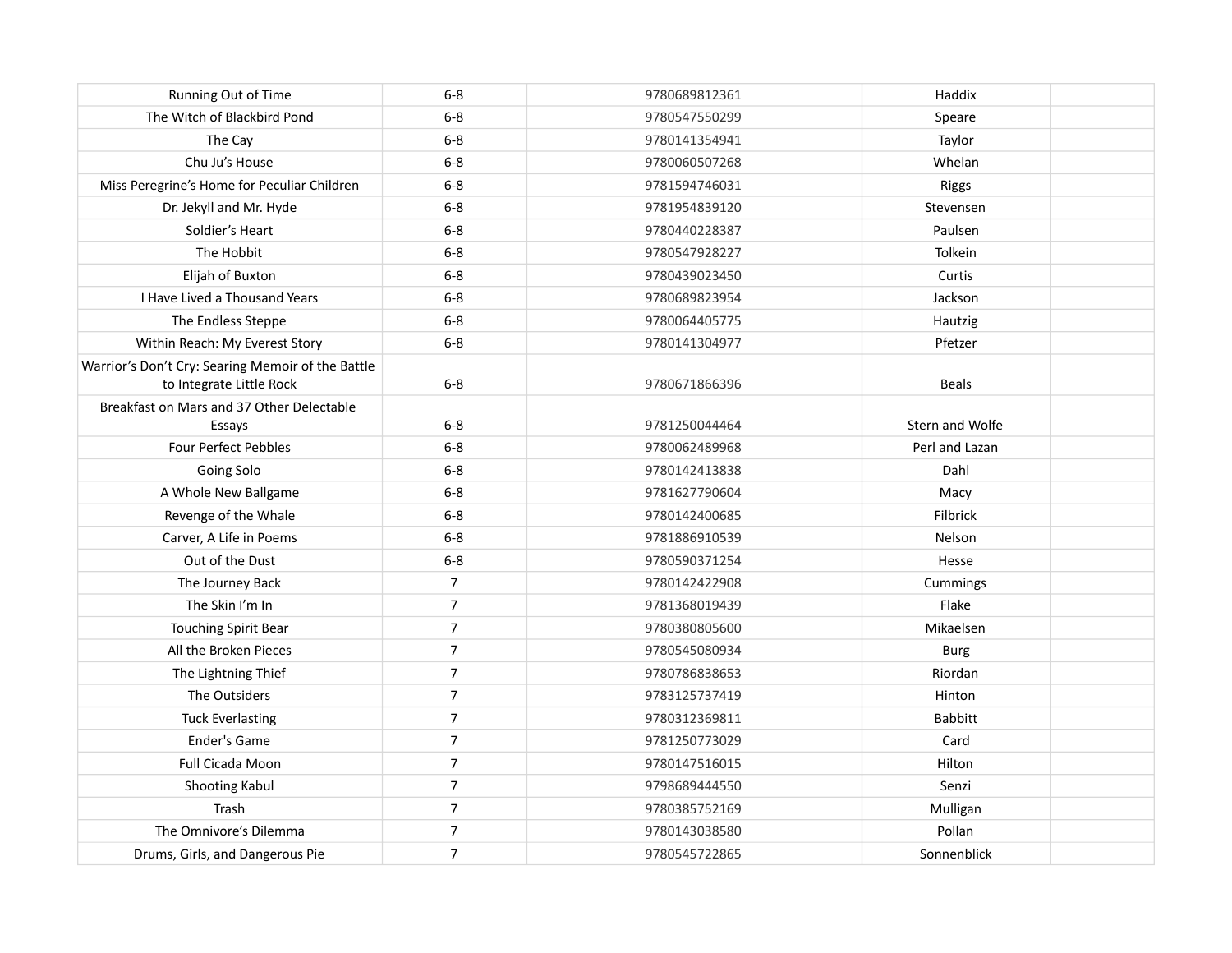| Bad Boy: A Memoir                                                                 | $\overline{7}$ | 9780064472883 | <b>Myers</b> |  |
|-----------------------------------------------------------------------------------|----------------|---------------|--------------|--|
| The Hound of the Baskervilles                                                     | $\overline{7}$ | 9798649649759 | Doyle        |  |
| Freak, the Mighty                                                                 | $\overline{7}$ | 9780439286060 | Philbrick    |  |
| Hatchet                                                                           | $\overline{7}$ | 9781416936473 | Paulsen      |  |
| A Christmas Carol                                                                 | $\overline{7}$ | 9781503212831 | Dickens      |  |
| The Adventures of Sherlock Holmes                                                 | $\overline{7}$ | 9781774260753 | Doyle        |  |
| Chew on This: Everything You Don't Want to<br>Know about Fast Food                | $\overline{7}$ | 9781688879829 | Schlosser    |  |
| Good Masters! Sweet Ladies! Voices from a<br><b>Medieval Village</b>              | $\overline{7}$ | 9780763650940 | Schlitz      |  |
| Much Ado About Nothing                                                            | $\overline{7}$ | 9780743482752 | Shakespeare  |  |
| The Surrender Tree                                                                | $\overline{7}$ | 9780312608712 | Engle        |  |
| The Taming of the Shrew                                                           | $\overline{7}$ | 9780743477574 | Shakespeare  |  |
| To Be a Slave                                                                     | $\overline{7}$ | 9780141310015 | Lester       |  |
| A Midsummer Night's Dream                                                         | 8              | 9780743477543 | Shakespeare  |  |
| And Then There Were None                                                          | 8              | 9780062073488 | Christie     |  |
| At Her Majesty's Request                                                          | 8              | 9780590486705 | <b>Myers</b> |  |
| <b>Brown Girl Dreaming</b>                                                        | 8              | 9780147515827 | Woodson      |  |
| Call of The Wild                                                                  | 8              | 9781734704105 | London       |  |
| Chains                                                                            | 8              | 9781416905868 | Anderson     |  |
| Fever 1793                                                                        | 8              | 9780689848919 | Anderson     |  |
| Frankenstein                                                                      | 8              | 9780451532244 | Shelley      |  |
| Johnny Tremain                                                                    | 8              | 9780440442509 | Forbes       |  |
| Julius Caesar                                                                     | 8              | 9780743482745 | Shakespeare  |  |
| My Brother Sam is Dead                                                            | 8              | 9781375384834 | Collier      |  |
| Nothing But the Truth                                                             | 8              | 9780545174152 | Avi          |  |
| <b>Rifles for Watie</b>                                                           | 8              | 780064470308  | Keith        |  |
| Robinson Crusoe                                                                   | 8              | 9780451530776 | Defoe        |  |
| The Adventures of Tom Sawyer                                                      | 8              | 9780143107330 | Twain        |  |
| The Borden Murders: Lizzie Borden and the Trial<br>of the Century (New-Fall 2018) | 8              | 9781984892447 | Miller       |  |
| The Diary of a Young Girl: Anne Frank                                             | 8              | 9780141315195 | Frank        |  |
| The Giver                                                                         | 8              | 9780544336261 | Lowry        |  |
| The Glory Field                                                                   | 8              | 9780545055758 | <b>Myers</b> |  |
| The Last of the Mohicans                                                          | 8              | 9780120000302 | Cooper       |  |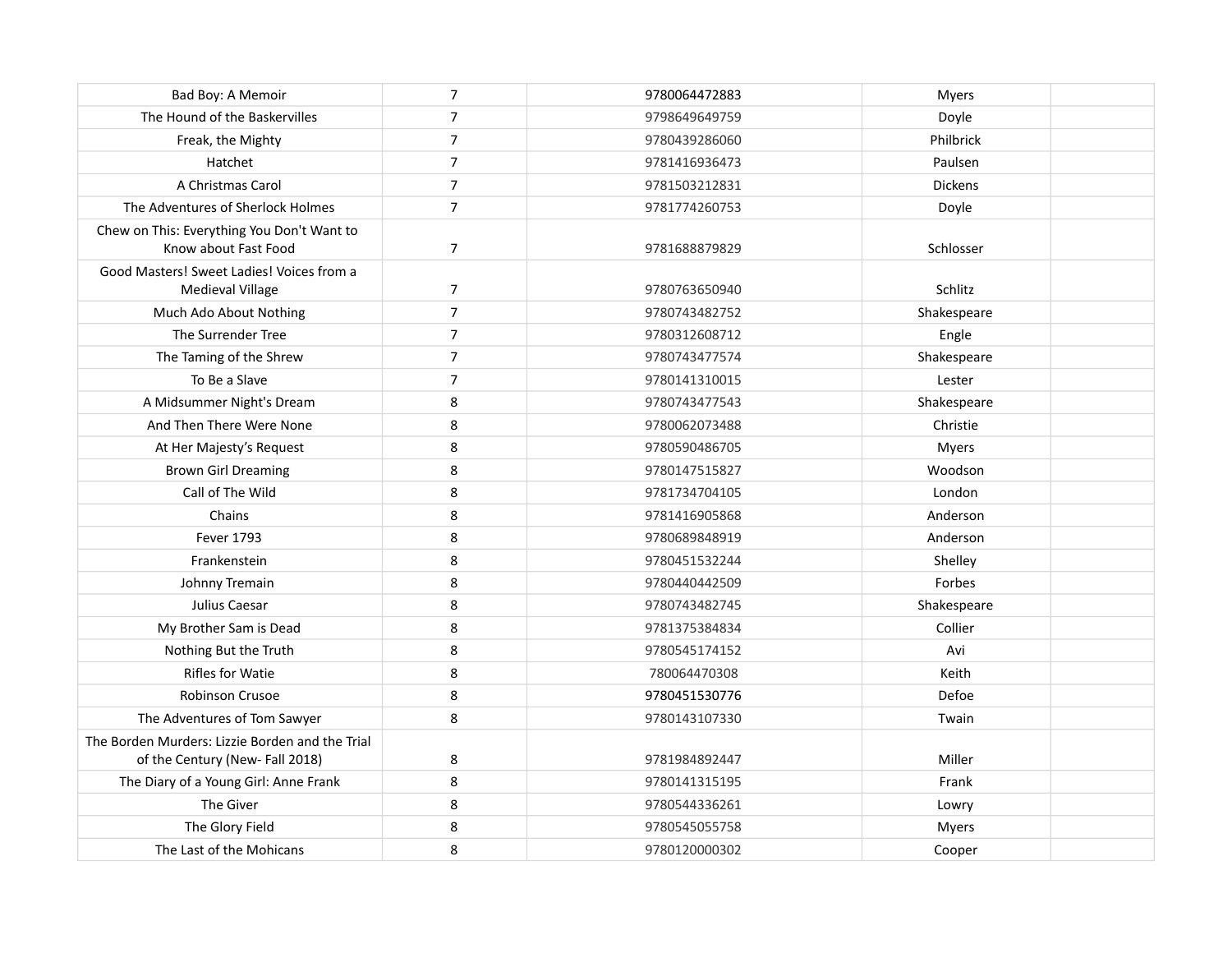| The Pigman                              | 8                      | 9780060757359                                           | Zindel                                          |  |
|-----------------------------------------|------------------------|---------------------------------------------------------|-------------------------------------------------|--|
| The True Confessions of Charlotte Doyle | 8                      | 9780030540691                                           | Avi                                             |  |
| The Wizard of Oz                        | 8                      | 9781782263203                                           | Baum                                            |  |
| Z for Zachariah                         | 8                      | 9781416939214                                           | O'Brien                                         |  |
|                                         |                        |                                                         |                                                 |  |
| <b>English Language Arts Textbooks</b>  | Grade Level(s)         | <b>ISBN</b>                                             | <b>Publisher</b>                                |  |
| Collections                             | $6 - 8$                | Website: https://www.hmhco.<br>com/programs/collections | <b>HMH</b>                                      |  |
| CommonLit                               | $6-9$                  | Website: https://www.commonlit.org/                     |                                                 |  |
| Achieve the Core                        | $6 - 10$               | Website: https://achievethecore.org/                    |                                                 |  |
|                                         |                        |                                                         |                                                 |  |
| <b>English Langauge</b>                 | Grade Level(s)         | <b>ISBN</b>                                             | <b>Publisher</b>                                |  |
| <b>Scholastic Action</b>                | 6, 7, 8, 9, 10, 11, 12 |                                                         | <b>Scholastic Classroom</b><br><b>Magazines</b> |  |
| Scholastic New York Times Upfront       | 6, 7, 8, 9, 10, 11, 12 |                                                         | Scholastic Classroom<br>Magazines               |  |
| <b>Scholastic Storyworks</b>            | 6, 7, 8, 9, 10, 11, 12 |                                                         | Scholastic Classroom<br>Magazines               |  |
| Scholastic News Edition 2,              | 6, 7, 8, 9, 10, 11, 12 |                                                         | Scholastic Classroom<br>Magazines               |  |
| Scholastic Scope                        | 6, 7, 8, 9, 10, 11, 12 |                                                         | Scholastic Classroom<br>Magazines               |  |
| Inside the USA                          | 6, 7, 8, 9, 10, 11, 12 | 978-0736270540                                          | National Geographic,<br>Hampton Brown           |  |
| Newcomer Kit                            | 6, 7, 8, 9, 10, 11, 12 | 978-1680214185                                          | Saddleback Educational<br>Publishing            |  |
| Finish Line for ELs 2.0,                | 6                      | 978-1524000615                                          | <b>Continental Press</b>                        |  |
| Finish Line for ELs 2.0,                | $\overline{7}$         | 978-1524000622                                          | <b>Continental Press</b>                        |  |
| Finish Line for ELs 2.0,                | 8                      | 978-1524000639                                          | <b>Continental Press</b>                        |  |
|                                         |                        |                                                         |                                                 |  |
| <b>Magnet</b>                           | Grade Level(s)         | <b>ISBN</b>                                             | <b>Author</b>                                   |  |
| The Important Book                      | 6                      | 9780064432276                                           | <b>Brown</b>                                    |  |
| Tom                                     | 6                      | 698114485                                               | dePaola                                         |  |
| My Rotten Redheaded Older Brother       | 6                      | 9780689820366                                           | Polacco                                         |  |
| Tar Beach                               | 6                      | 9780517885444                                           | Ringgold                                        |  |
| The Relatives Came                      | 6                      | 9780689717383                                           | Rylant                                          |  |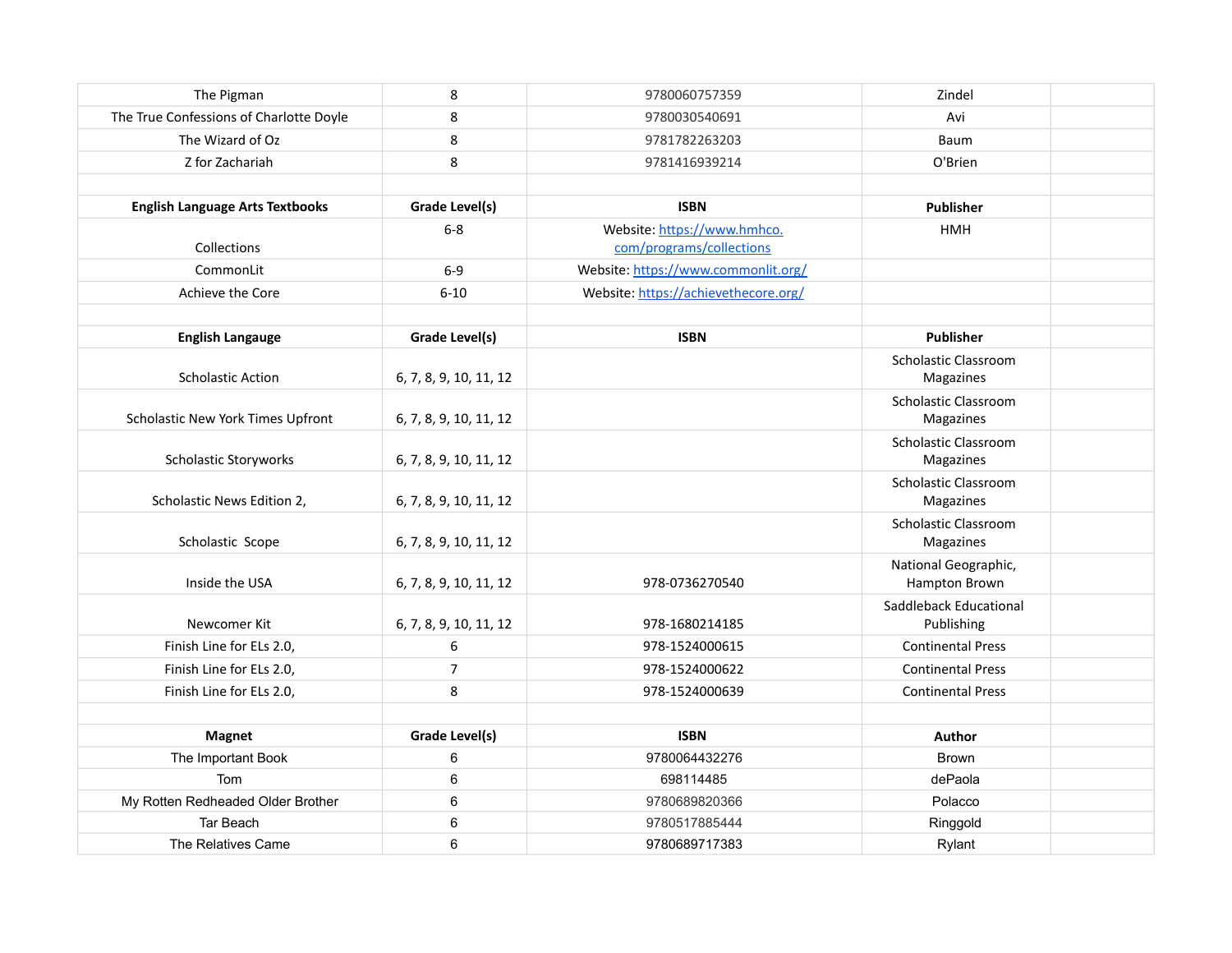| When I was Young in the Mountains                           | 6              | 9780140548754     | Rylant             |  |
|-------------------------------------------------------------|----------------|-------------------|--------------------|--|
| The Wall: Growing Up Behind the Iron Curtain                | 6              | 9780374347017     | <b>Sis</b>         |  |
| When Everybody Wore a Hat                                   | 6              | 9780060097028     | Steig              |  |
| A Girl from Yamhill                                         | 6              | 9780380727407     | Cleary             |  |
| <b>Childtimes: A Three Generation Memoir</b>                | 6              | 9780064461344     | Greenfield         |  |
| How I Came to Be A Writer                                   | 6              | 9780689838873     | Naylor             |  |
| Boy: Tales of Childhood                                     | 6              | 9780435123000     | Roald Dahl         |  |
| A Day of Pleasure: Stories of a Boy Growing Up in<br>Warsaw | 6              | 978-0374416966    | Singer             |  |
| The Lost Garden                                             | 6              | 978-0688137014    | Yep                |  |
| <b>Esperanza Rising</b>                                     | 6              | 9780439120425     | Munoz Ryan         |  |
| Farewell to Manzanar                                        | 6              | 978-1328742117    | Cameron            |  |
| Dragonwings                                                 | 6              | 9780812432695     | Yep                |  |
| Rising Voices: Writing of Young Native Americans            | 6              | 9780613710169     | Hirshfelder        |  |
| <b>Taking Sides</b>                                         | 6              | 978-0152046941    | Soto               |  |
| The Adventures of Tom Sawyer                                | 6              | 9780143107330     | Twain              |  |
| <b>Touching Spirit Bear</b>                                 | 6              | 9780380805600     | Mikaelsen          |  |
| Knots in my Yo-Yo String                                    | 6              | 9780780785892     | Spinelli           |  |
| Codetalker                                                  | 6              | 978-0142405963    | Bruchac, Joseph    |  |
| The Kidnapped Prince: The Life of Olaudah<br>Equiano        | 6              | 9780375803468     | Cameron, Ann       |  |
| Roll of Thunder, Hear my Cry                                | 6              | 9780140348934     | Taylor, Mildred D. |  |
| Junior Great Books Series 6                                 | 6              | 978-1-951782-01-6 |                    |  |
| Eagle of the Ninth (The Roman Britain Triology<br>Book One) | 6              | 978-0312644291    | Sutcliff, Rosemary |  |
| Junior Great Books Series 7                                 | $\overline{7}$ | 978-1-951782-04-7 |                    |  |
| Gem X (don't currently use at BMS but on W and<br>M list)   | $\overline{7}$ | 978-0823421084    | Singer             |  |
| <b>Animal Farm</b>                                          | $\overline{7}$ | 9780241196687     | Orwell             |  |
| Fahrenheit 451                                              | $\overline{7}$ | 978000654606      | <b>Bradbury</b>    |  |
| House of Scorpions                                          | $\overline{7}$ | 978-0689852237    | Farmer             |  |
| Unwind                                                      | $\overline{7}$ | 9781416912057     | Shusterman         |  |
| Anthem                                                      | $\overline{7}$ | 9781503250703     | Rand               |  |
| <b>Brave New World</b>                                      | $\overline{7}$ | 9780060850524     | Huxley             |  |
| Ender's Game                                                | $\overline{7}$ | 9781250773029     | Scott Card         |  |
| The Hobbit                                                  | $\overline{7}$ | 9780544174221     | J.R. Tolkein       |  |
| All the Light You Cannot See                                | $\overline{7}$ | 9781501132872     | Doeer              |  |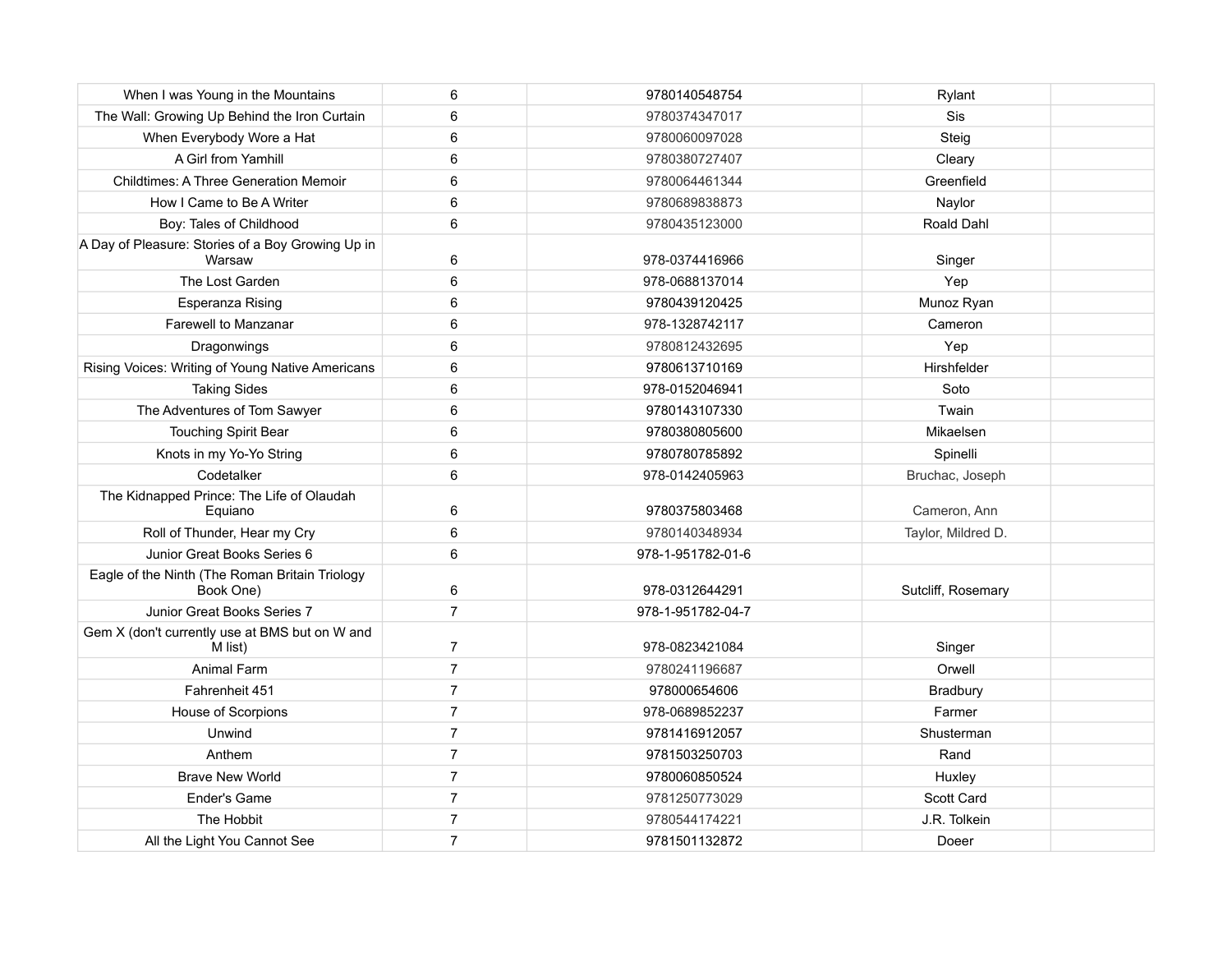| I Am Malala                                                  | $\overline{7}$ | 9780316327916     | Yousafzai, Malala            |  |
|--------------------------------------------------------------|----------------|-------------------|------------------------------|--|
| The Book Thief                                               | $\overline{7}$ | 978-0375842207    | Markus Zusak                 |  |
| Audacity                                                     | $\overline{7}$ | 978-0147512499    | Crowder, Melanie             |  |
| Enchanted Air: Two Cultures, Two Wings: A<br>Memoir          | $\overline{7}$ | 978-1481435239    | Engle; Margarita             |  |
| Lab Girl                                                     | $\overline{7}$ | 978-1101873724    | Jahren, Hope                 |  |
| Chineasy Everyday: Learning Chinese Through<br>Its Culture   | $\overline{7}$ | 9780062439710     | ShaoLan                      |  |
| Junior Great Books Series 8                                  | 8              | 978-1-951782-07-8 |                              |  |
| The Giver                                                    | 8              | 9780544336261     | Lowry                        |  |
| The Borden Murders                                           | 8              | 9781984892447     | Miller                       |  |
| Flowers for Algernon                                         | 8              | 9780156030083     | Keyes                        |  |
| Maus II                                                      | 8              | 9780679729778     | Spiegelman                   |  |
| And Then There Were None                                     | 8              | 9780062073488     | Christie                     |  |
| Narrative of the Life of Frederick Douglass                  | 8              | 9781678620387     | Douglass                     |  |
| Hiroshima                                                    | 8              | 9781684116881     | Hersey                       |  |
| Anne Frank: Diary of a Young Girl                            | 8              | 9780141315195     | Anne Frank                   |  |
| Desert Exile: The Uprooting of a Japanese<br>American Family | 8              | 9780295994758     | Yoshiko Uchida               |  |
| Voices of the Holocaust                                      | 8              | 9781613832028     | Anthology                    |  |
| Billy Budd, Sailor                                           | 8              | 9781416523727     | <b>Herman Melville</b>       |  |
| The Autobiography Of Miss Jane Pittman                       | 8              | 9780553263572     | <b>Ernest Gaines</b>         |  |
| No Promises in the Wind                                      | 8              | 9780425099698     | Irene Hunt                   |  |
| The Pigman                                                   | 8              | 97780060757359    | Paul Zindel                  |  |
| Nothing But the Truth                                        | 8              | 9780545174152     | Avi                          |  |
| Warriors Don't Cry                                           | 8              | 9780671866396     | Melba Pattillo Beats         |  |
| Kindertransport                                              | 8              | 9780805042511     | Olga Levy Drucker            |  |
| Best-loved Folktales of the World - Cole                     | 8              | 9780385189491     | Joanna Cole                  |  |
| The Night Thoreau Spent In Jail                              | 8              | 9780809012237     | Jerome Lawrence              |  |
| The Winter People                                            | 8              | 9780142402290     | Joseph Bruchac               |  |
| Count Me In                                                  | 8              | 9780525517269     | Bajaj                        |  |
|                                                              |                |                   |                              |  |
| <b>Health Education</b>                                      | Grade Level(s) | <b>ISBN</b>       | <b>Publisher</b>             |  |
| <b>Substance Abuse Prevention</b>                            | 6, 7, 8        |                   | Human Relations Media, Inc., |  |
|                                                              |                |                   |                              |  |
| <b>Math</b>                                                  | Grade Level(s) | <b>ISBN</b>       | <b>Publisher</b>             |  |
| Hands-On Standards Math Grade 5                              | 6, 7, 8        | 978-0-7406-9434-9 | <b>ETA Hand to Mind</b>      |  |
|                                                              |                |                   |                              |  |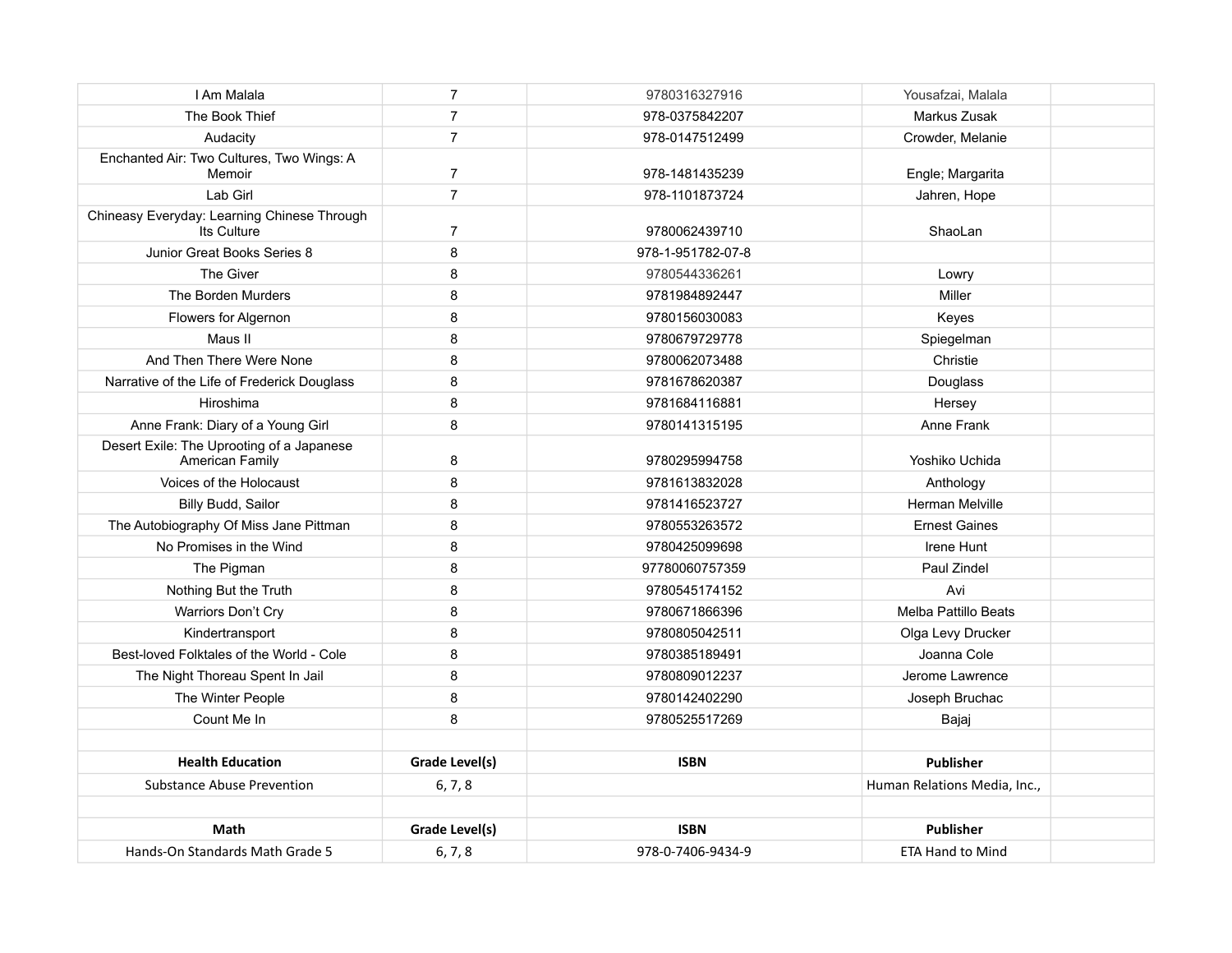| MathTechBook, Discovery Education                                                      | 6, 7, 8                        | https://www.discoveryeducation.com/                                 |                                                        |       |
|----------------------------------------------------------------------------------------|--------------------------------|---------------------------------------------------------------------|--------------------------------------------------------|-------|
| Daily Routines Jump-Start Math Class Middle<br>School                                  | 6, 7, 8                        | 978-1-5443-1688-8                                                   | Corwin                                                 |       |
| <b>Uncovering Student Thinking About Mathematics</b><br>in the Common Core, Grades 3-5 | 6, 7, 8                        | 9781452270241                                                       | Corwin                                                 |       |
| HMH Into AGA: Algebra 1                                                                | Algebra 1, Honors<br>Algebra 1 | 978-1-328-95181-6                                                   | Houghton Mifflin Harcourt<br><b>Publishing Company</b> |       |
| iReady                                                                                 | 6, 7, 8                        | https://i-readycentral.com/familycenter/                            | Curriculum associates                                  |       |
|                                                                                        |                                |                                                                     |                                                        |       |
| <b>Music</b>                                                                           | Grade Level(s)                 | <b>ISBN</b>                                                         | <b>Publisher</b>                                       |       |
| <b>Essential Elements Book 1</b>                                                       | 6, 7, 8                        | 9780634003103                                                       | <b>Hal Leonard</b>                                     |       |
|                                                                                        |                                |                                                                     |                                                        |       |
| <b>Science</b>                                                                         | Grade Level(s)                 | <b>ISBN</b>                                                         | <b>Publisher</b>                                       |       |
| <b>Amplify Science</b>                                                                 | 6, 7, 8                        | https://learning.amplify.com/                                       | Amplify                                                |       |
|                                                                                        |                                |                                                                     |                                                        |       |
|                                                                                        |                                |                                                                     |                                                        |       |
| <b>Social Studies</b>                                                                  | Grade Level(s)                 | <b>ISBN</b>                                                         | <b>Publisher</b>                                       |       |
| Stanford History Education Group, Beyond the<br><b>Bubble Assessments</b>              | 6, 7, 8                        | https://sheg.stanford.edu/history-assessments                       | <b>Stanford History Education</b><br>Group             |       |
| <b>Active Classroom Platform</b>                                                       | $\overline{7}$                 | https://go.socialstudies.com/active-classroom                       | Social Studies School Service                          |       |
| National Geographic Lesson Resources, Free<br><b>Online Resources</b>                  | $\overline{7}$                 | https://www.nationalgeographic.<br>org/society/education-resources/ | National Geographic                                    |       |
| DBQ Online                                                                             | 6, 7, 8                        | https://www.dbqonline.com/                                          | The DBQ Project                                        |       |
| <b>Street Law</b>                                                                      | 6, 7, 8                        | https://www.streetlaw.org/                                          |                                                        |       |
| <b>iCivics</b>                                                                         | 6, 7, 8                        | https://www.icivics.org/                                            |                                                        |       |
|                                                                                        |                                |                                                                     |                                                        |       |
| <b>World Language</b>                                                                  | Grade Level(s)                 | <b>ISBN</b>                                                         | <b>Publisher</b>                                       |       |
| Realidades                                                                             | 6, 7, 8, 9, 10, 11, 12         | 978-0133691726                                                      | Pearson                                                | $[1]$ |
| Bien Dit! 1                                                                            | 6, 7, 8, 9, 10, 11, 12         | 978-0547871790                                                      | <b>Holt McDougal</b>                                   | $[2]$ |
| Deutsch Aktuell 1                                                                      | 6, 7, 8, 9, 10, 11, 12         | 978-0821952054                                                      | <b>EMC</b>                                             | $[3]$ |